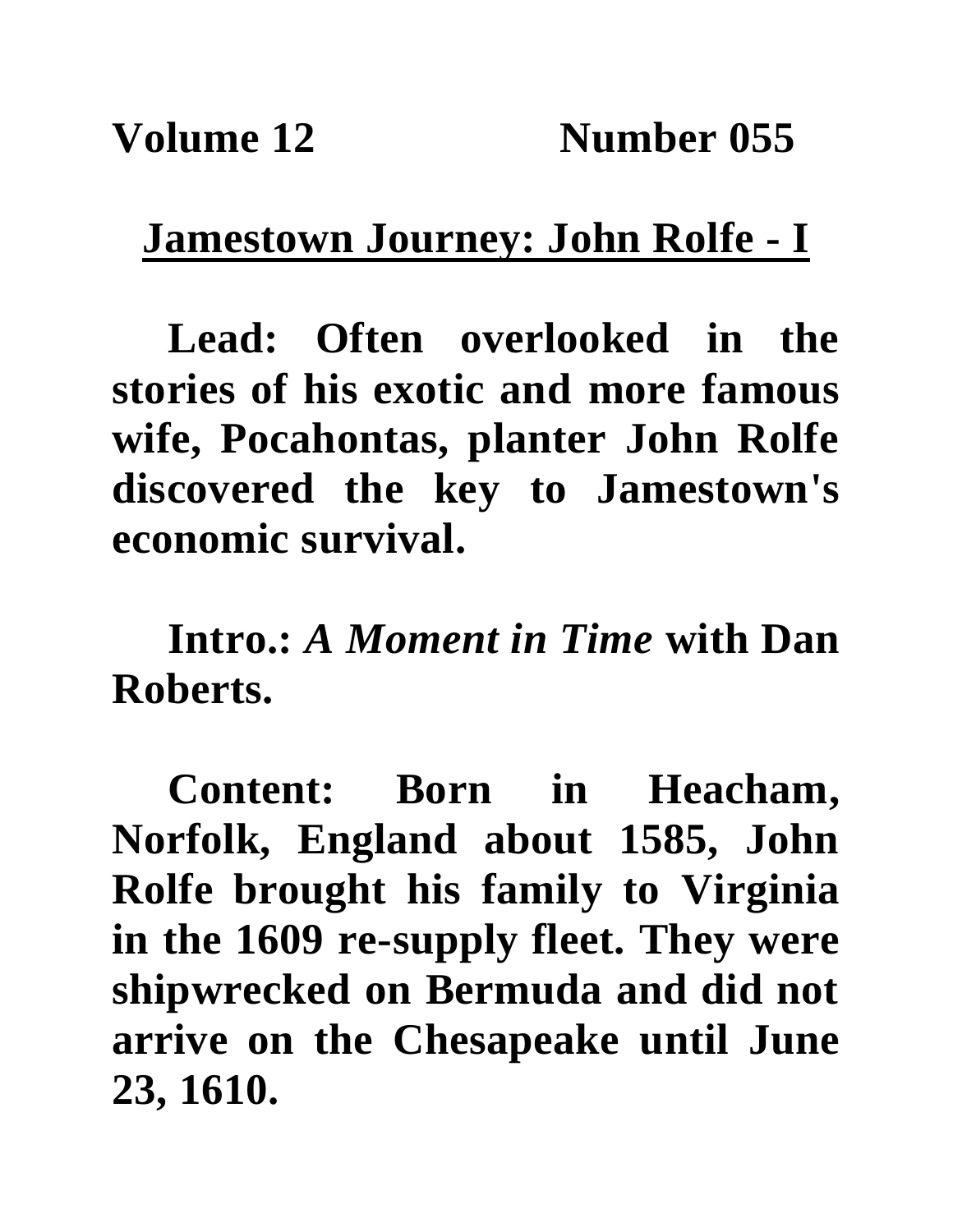**Like most colonists in those early years he engaged in subsistence agriculture. They needed to stay alive. Yet, it was felt that if Virginia was to truly prosper it had to find a cash crop or some other means of generating net revenue for the colony. Some time around 1612, Rolfe isolated and began experimenting with** *nicotiana tabacum,* **a strain of tobacco imported from the Caribbean. The aromatic weed had been cultivated by the Powhatan Indians but the local variety was bitter, not like the West Indian tobacco that was all the rage in Europe.**

**Rolfe's experiments were**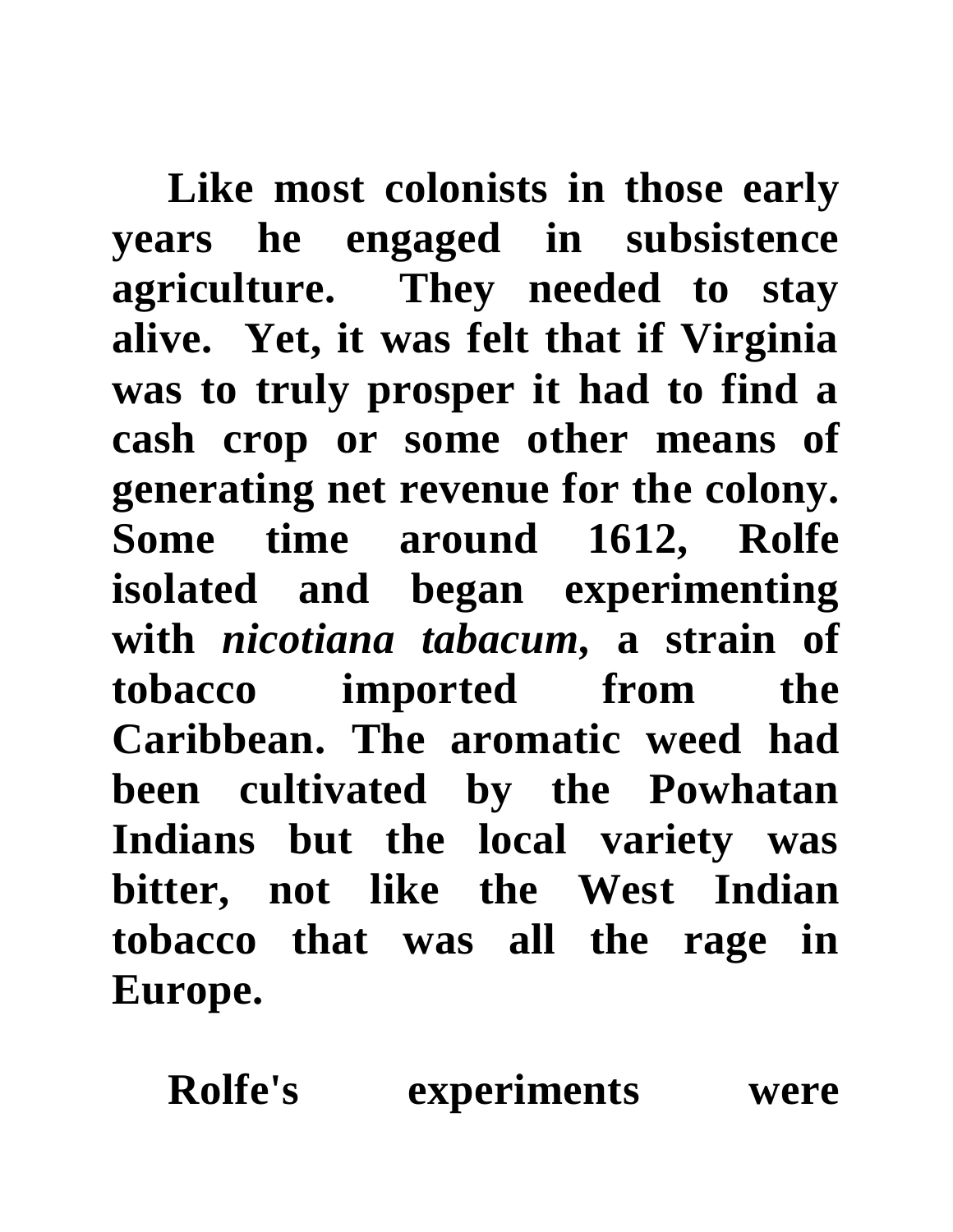**successful. In early summer 1613 he sent a small shipment of the sweet tobacco to England. It instantly caught on and eventually proved Virginia's salvation. In 1614 widower Rolfe was made secretary of the colony and in that same year he met and married Mataoka, the recently baptized daughter of Powhatan, the regional Indian Algonquian chieftain. The colonists knew her as Pocahontas though now she bore the Christian name Rebecca.**

**The marriage, though apparently provoking some disapproval in the colony, proved a diplomatic godsend. Relations between the settlers and Native Americans markedly improved for several years and the**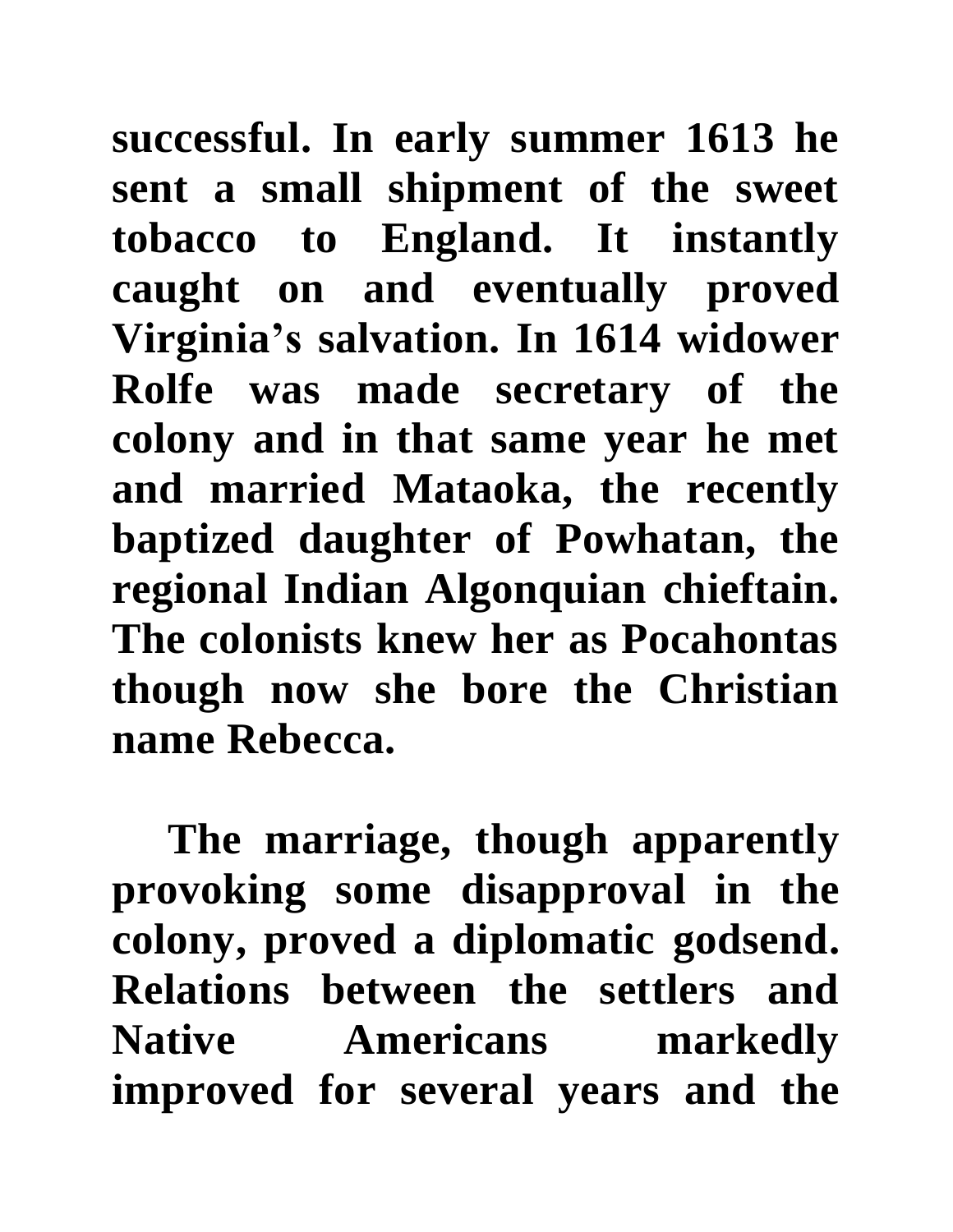**Rolfes created something of a sensation when in 1616, with their infant son Thomas, they paid a promotional visit to the Mother Country. Next time: a growing prosperity.**

**At the University of Richmond, this is Dan Roberts.**